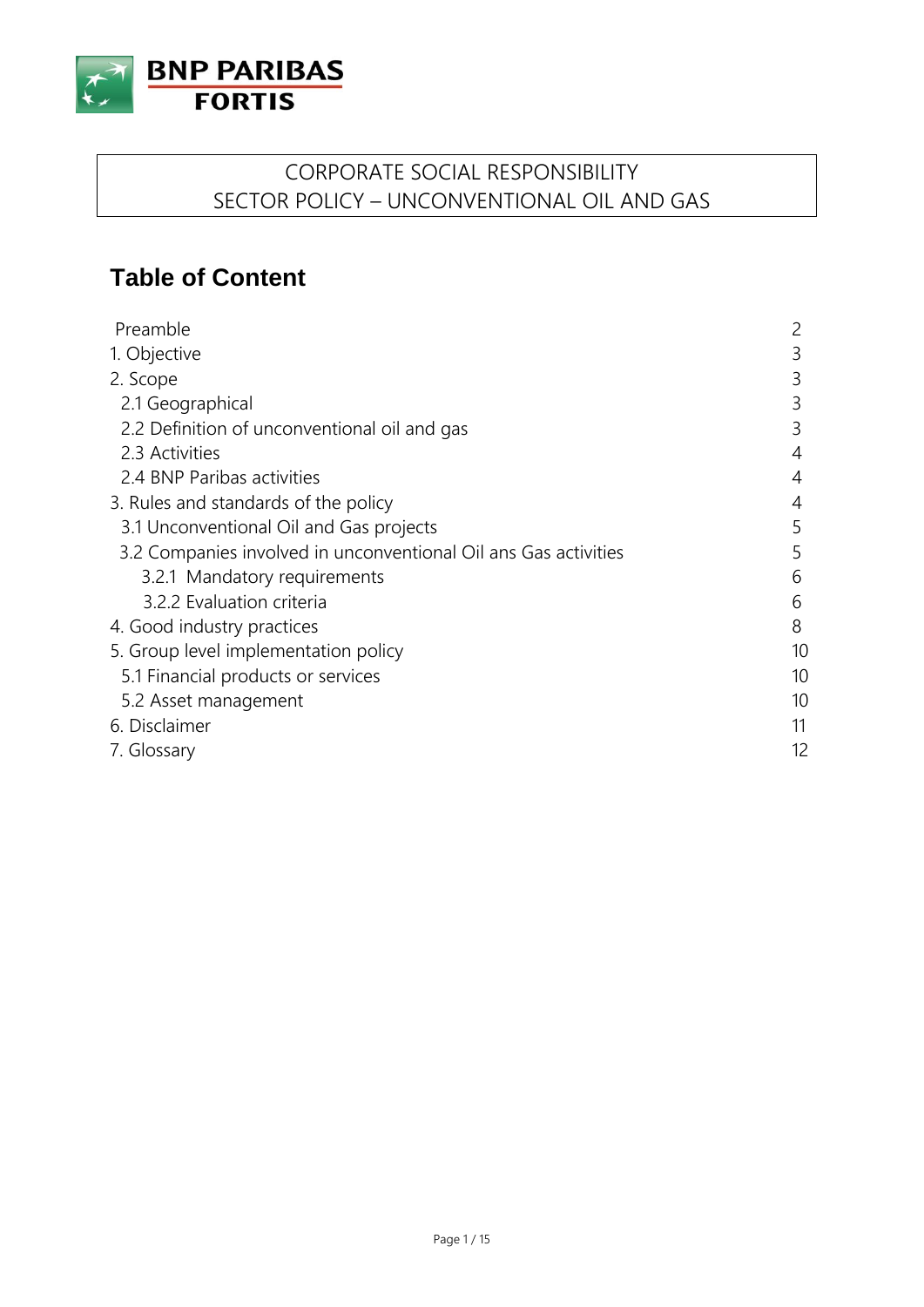

## Preamble

Along with the adoption of the universal Paris Agreement in December 2015, BNP Paribas, a long-time partner of the energy sector, has joined in the international effort to keep global warming below 2°C above the preindustrial levels. Since then, BNP Paribas has strongly committed to the energy transition and already launched various actions to lower the carbon intensity of its portfolio and improve the impact of its activities on the environment. As a contribution to this objective, BNP Paribas has developed a consistent policy regarding its financial products and services for the unconventional oil and gas industry.

Fossil fuels, especially natural gas, could play an important part in the global energy transition, as long as the resources are produced with the best possible practices in order to limit associated greenhouse gases emissions and other potential adverse impacts.

The transportation and power sectors, originally built upon fossil resources, still need to rely partly on oil and natural gas during the necessary transition period. Unconventional oil and gas production currently represents around 10% of global oil and gas production. This share is expected to grow as unconventional oil and gas now respectively account for 55% and 44% of recoverable resources<sup>1</sup>.

Oil and gas are defined as unconventional if the oil or gas resource is spread out diffusely over a large area and is unlikely to migrate throughout the sedimentary layers and such formations may require the need for unconventional extraction (and sometimes processing) techniques<sup>2.</sup>.

The rapid increase in the number of unconventional oil and gas projects has generated a higher level of risks resulting from inadequate control on companies' practices. However, the impact of these unconventional activities can be mitigated by implementing best practices that are being developed over time. BNP Paribas will therefore assess the various unconventional resources and projects according to the best industry practices to be able to judge their actual specific impacts.

This policy focuses on the unconventional resources accounting for the highest production volumes and/or the most critical environmental impacts i.e. shale gas, shale oil and oil sands.

 1 Source : IEA World Energy Outlook 2016

<sup>&</sup>lt;sup>2</sup> Source : Petroleum Resources Management System by American Association of Petroleum Geologists (AAPG), Society of Petroleum Engineers (SPE), World Petroleum Council (WPC), Society of Petroleum Evaluation Engineers (SPEE)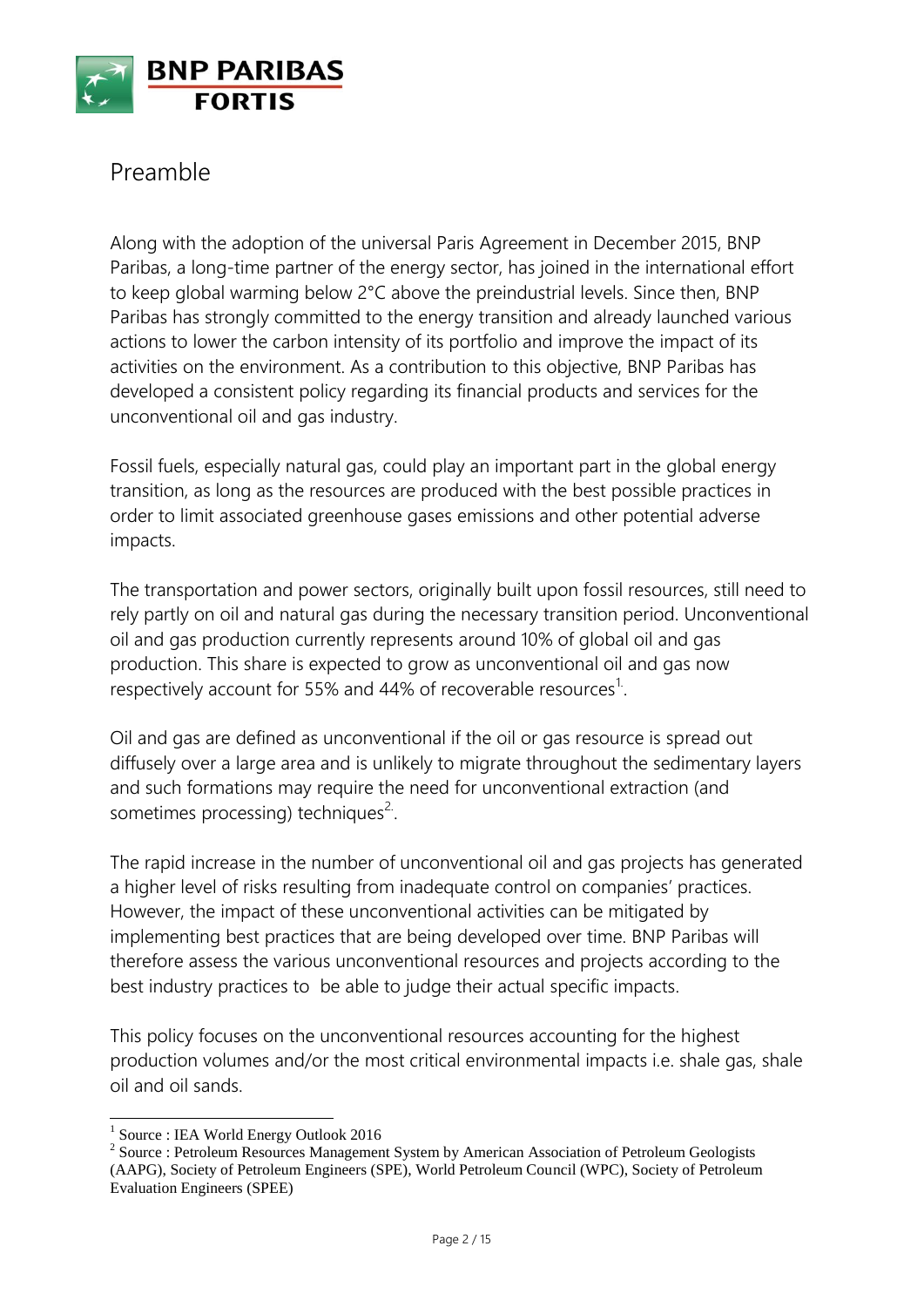

This policy also covers oil & gas exploration and production from the Arctic region as defined by BNP Paribas<sup>3</sup>. This definition recognizes the extreme environment in which such activities would take place, and the additional risks these would create in case of accidents, especially oil spills.

BNP Paribas will continue to actively support clients in the energy sector. However, based on the risks identified for the non-conventional oil and gas industry, the Bank will no longer provide products or services to the projects with the highest environmental and social adverse impacts, and will favour clients who are committed to take an active role in the energy transition and who apply the highest industry standards.

## 1. Objective

This policy defines a set of rules and procedures regarding financial products or services provided by BNP Paribas entities. They aim at addressing social and environmental issues of the unconventional oil and gas industry and establishing guidelines for conducting business in the most possible responsible manner.

### 2. Scope

### 2.1 Geographical

Worldwide.

 $\overline{a}$ 

### 2.2 Definition of unconventional Oil anf Gas

Under the present policy, unconventional oil and gas resources cover shale oil or gas, oil sands as well as oil and gas resources located in the Arctic region.

<sup>3</sup> The Arctic region is defined as the offshore area featuring the widest ice coverage over a 12 months period – i.e. during the February to March period according to the National Snow and Ice Data Center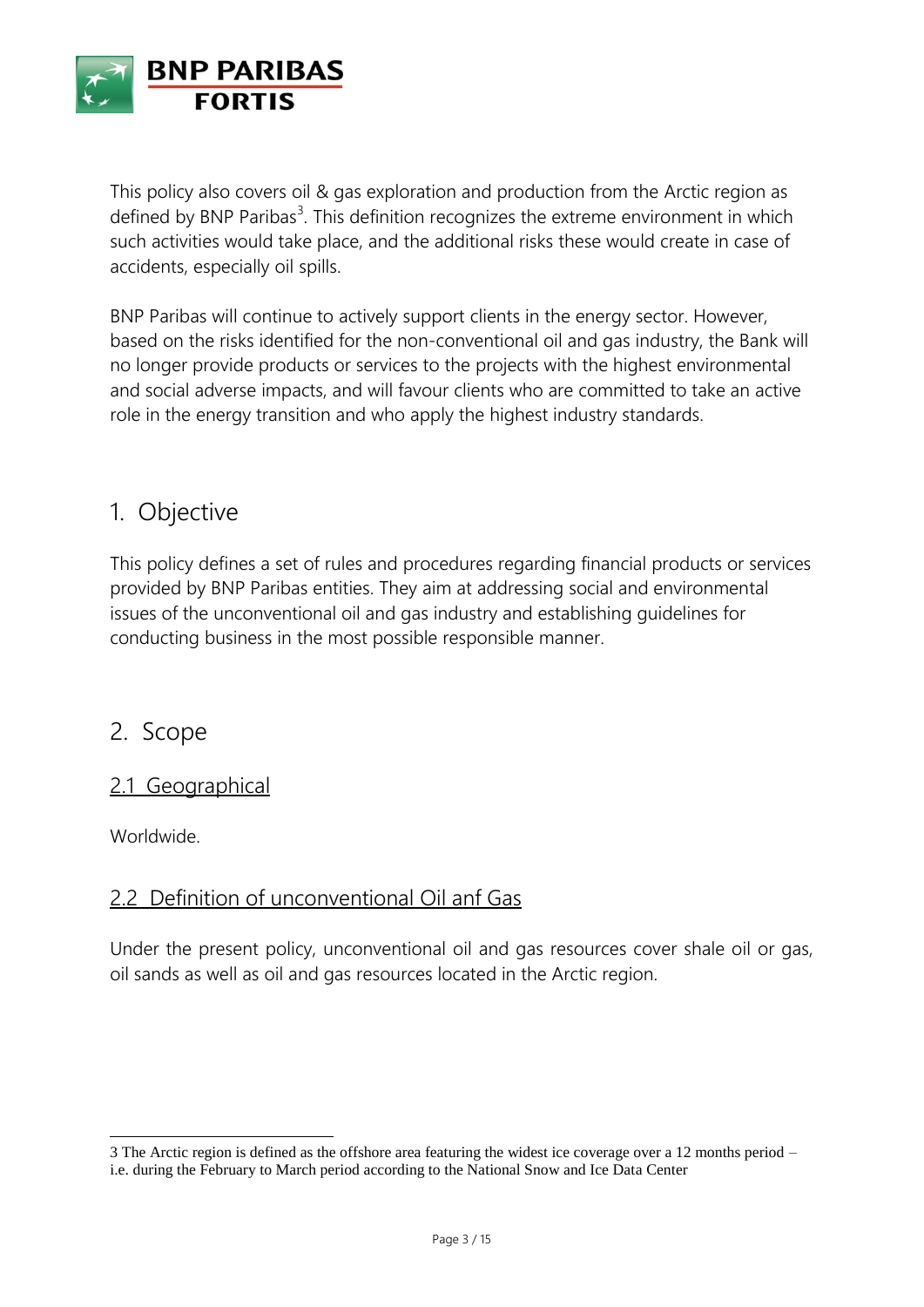

### 2.3 Activities

This policy covers:

- Unconventional oil and gas projects: exploration and production of unconventional oil and gas resources<sup>4</sup>', pipelines transporting unconventional oil or gas, as well as LNG export terminals supplied with unconventional gas. It covers both greenfield and brownfield projects;

- Companies involved in unconventional oil and gas: companies that own or operate unconventional oil and gas<sup>5,</sup> exploration and production assets, pipelines transporting unconventional oil or gas, and/or LNG export terminals supplied with unconventional gas. Trading companies involved in unconventional oil and gas are also covered.

### 2.4 BNP Paribas activities

BNP Paribas entities: this policy applies to all business lines, branches, subsidiaries and joint ventures of which BNP Paribas has the operational control. When BNP Paribas establishes new joint ventures in which it has a minority stake, it strives to include its standards as part of the joint venture agreement.

Financial products or services: this policy applies to all financing activities provided by BNP Paribas (lending, debt and equity capital markets, guarantees and advisory work, etc.). It covers all new projects and companies within the scope of this policy (cf. 2.3). For financing agreements with non-conventional oil and gas companies that predate this policy, the rules and standards set out below will be applied as such agreement are due for review.

Asset Management: this policy applies to all BNP Paribas entities managing proprietary assets and third-party assets, with the exception of index-linked products. External asset managers are actively monitored and encouraged to implement similar standards.

## 3. Rules and standards of the policy

BNP Paribas requires companies involved in unconventional oil and gas to comply with applicable local laws and regulations as well as with international conventions ratified by their operating countries. This policy also sets additional criteria to be respected by these companies.

 $\overline{\phantom{a}}$ 

 $4$  As defined in 2.2

<sup>5</sup> Ibid.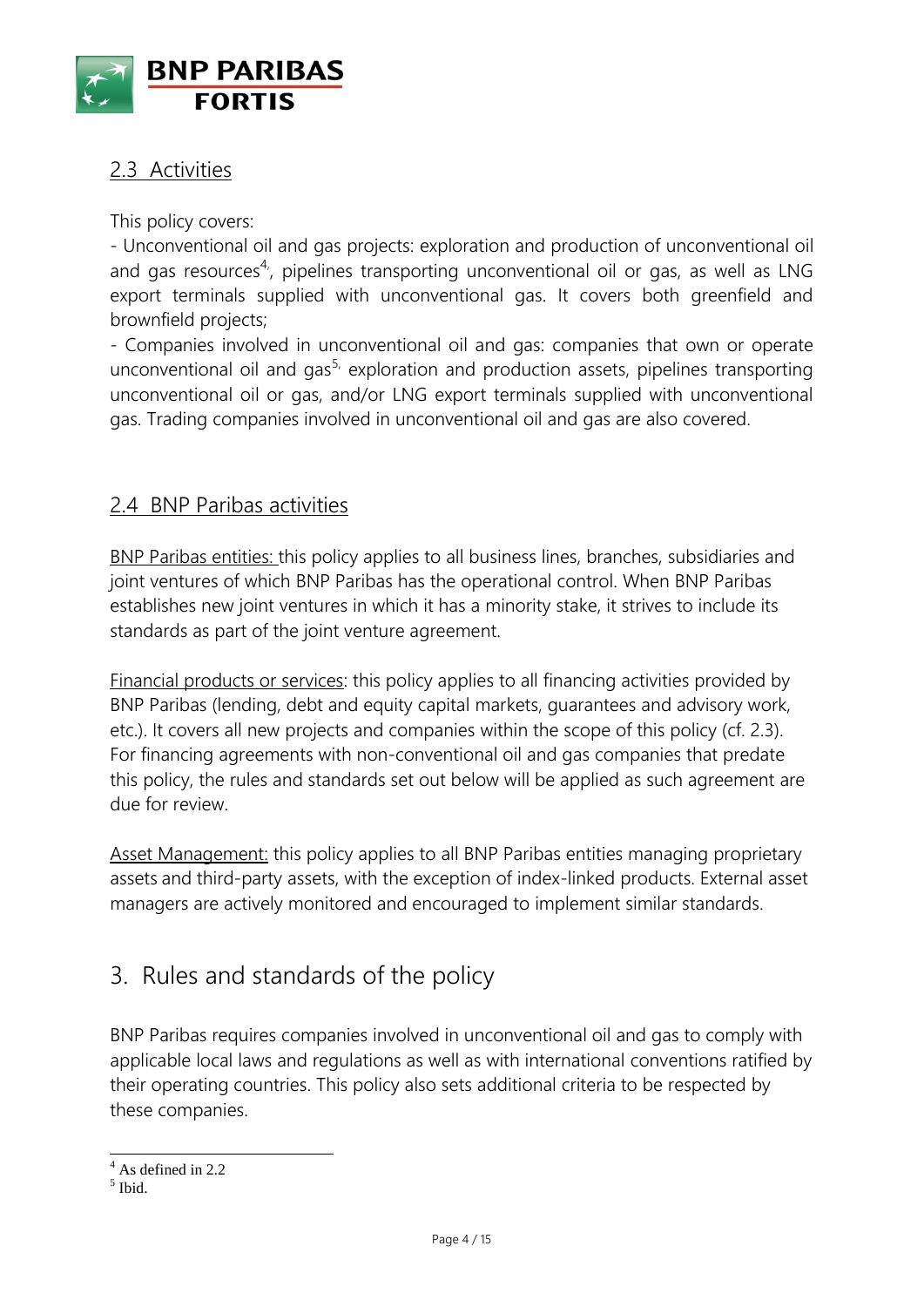

These criteria are split in two categories: mandatory requirements and evaluation criteria.

Mandatory requirements are to be understood as sine qua non: those have to be met without exception before BNP Paribas considers providing financial product or services to oil and gas companies or projects involved in unconventional activities and resources.

In addition to these mandatory requirements, evaluation criteria have been identified to develop the analysis performed by BNP Paribas. Based on the results of such complementary due diligence, BNP Paribas reserves its right to request additional requirements or decline its involvement even if the mandatory requirements are met.

## 3.1 Unconventional Oil and Gas projects

BNP Paribas will not provide financial products or services to the following greenfield or brownfield projects:

- Exploration and Production of unconventional oil and gas resources $6$ ;
- Pipelines transporting a significant volume of unconventional oil and gas;
- LNG export terminals supplied by a significant volume of unconventional gas.

### 3.2 Companies involved in unconventional Oil ans Gas activities

BNP Paribas will not provide financial products or services to a company that falls under one of the following activities:

- Exploration and production companies for which unconventional oil and gas represent a significant part of their total reserves;

- Diversified<sup>7</sup> companies for which unconventional oil and gas exploration and production represent a significant share of their total revenues;

- Trading companies for which unconventional oil and gas resources represent a significant part of their business;

- Companies that own or operate pipelines or LNG export terminals supplied with a significant volume of unconventional oil and gas.

 $\overline{a}$ 

 $6$  As defined in 2.2

 $<sup>7</sup>$  i.e. companies with exploration, production as well as midstream and/or downstream activities.</sup>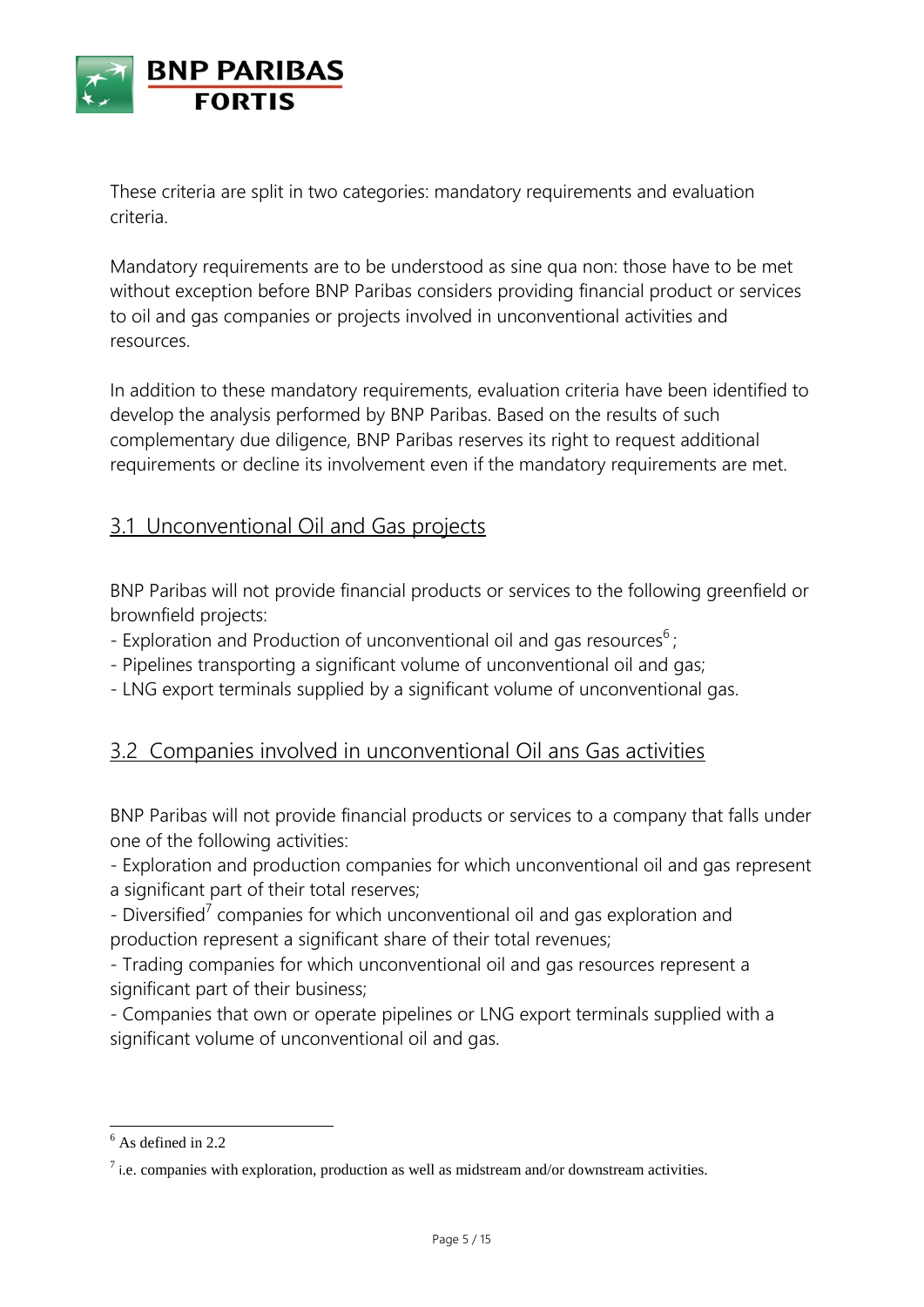

For companies involved in unconventional oil and gas that are not subject to the above exclusions, BNP Paribas applies the following mandatory requirements and evaluation criteria.

#### 3.2.1 Mandatory requirements

BNP Paribas will only provide financial products or services to companies involved in unconventional resources that:

- Have their headquarters located in countries that are not under financial sanctions from France, the European Union, the U.S.A., or the United Nations;

- Do not use child or forced labour as defined in the International Labour Organization (ILO) Conventions $8$ ;

- Have a policy in place to protect their workers' health and safety and disclose or provide their track record regarding health and safety at company level;

- Disclose or provide information at company level on their performance related to water use, waste generation, energy consumption, GHG emissions, and land reclamation strategy.

#### 3.2.2 Evaluation criteria

BNP Paribas will also carry out an analysis of companies involved in unconventional oil and gas based on the following evaluation criteria:

#### General criteria

- Whether the company has public policies and targets on key environmental, social and governance issues and discloses its related performance;

- Whether the company is subject to regular and repeated criticism or controversies about its environmental, social, security (including the use of security forces), or governance performance on material issues, and how it is taking actions to address such issues.

 $\overline{a}$  $8$  C 138 Minimum Age Convention, 1973 ; C 182 Worst Forms of Child Labor Convention, 1999 ; C 29 Forced Labor Convention,1930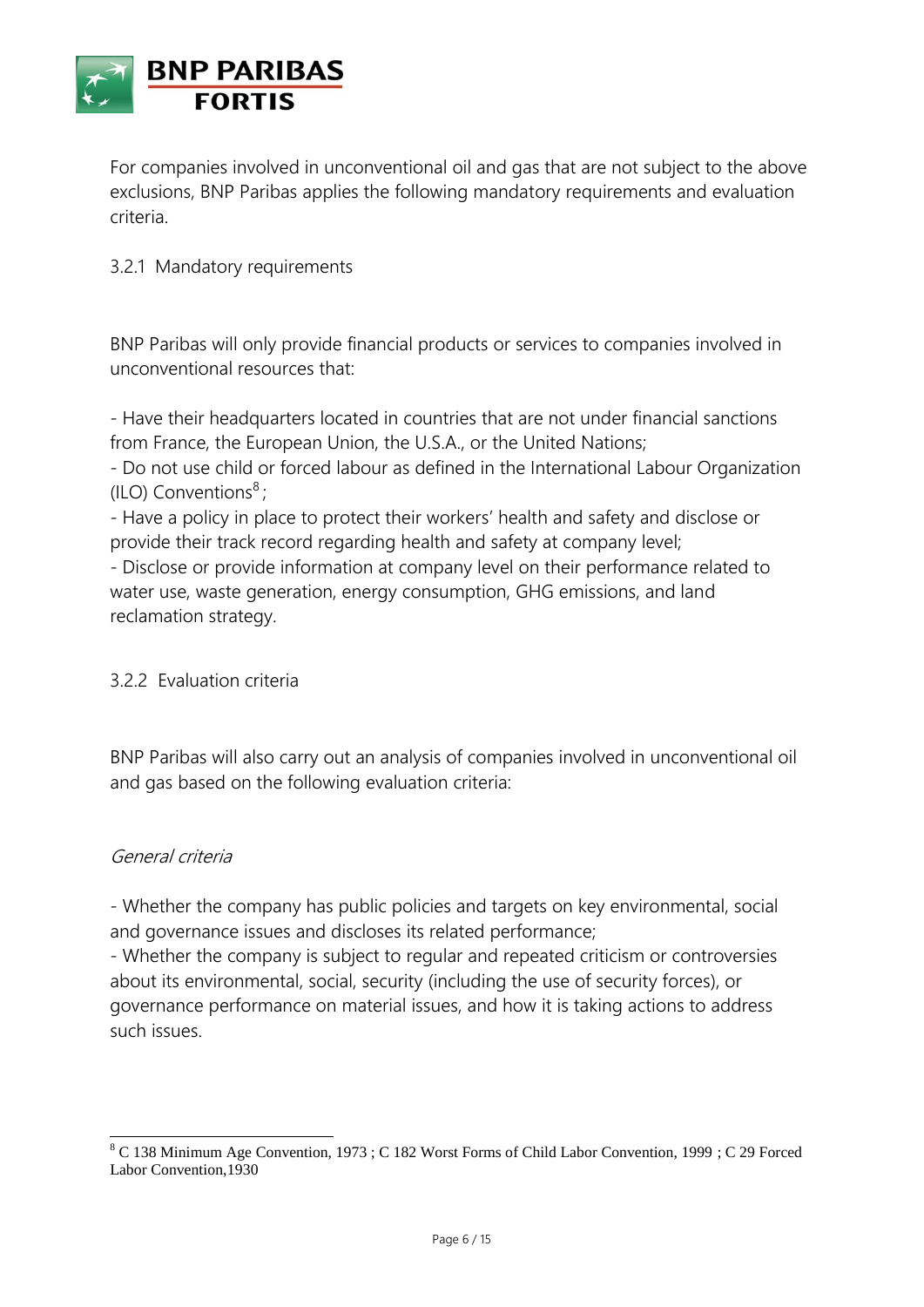

#### Health, Safety, Security and Environment criteria

- Whether the company is involved in research or multi-stakeholders efforts to monitor and address key environmental and social issues (such as OGCI<sup>9</sup>);

- Whether the company has a convincing environmental, social, health and safety track record;

- Whether the company has a flaring and venting policy in place;

- Whether the company considers biodiversity issues when developing projects;

- Whether the company is developing new unconventional oil and gas projects on the following areas:

- UNESCO World Heritage Sites;
- Wetlands on the Ramsar list;
- Alliance for Zero Extinction sites
- IUCN Category I-IV areas;
- Legally protected areas.

- Whether the company's unconventional oil and gas activities (existing operations or new projects) are in line with the IFC Performance Standards and the applicable World Bank Group Environmental, Health, and Safety Guidelines (both General and Industry Sector EHS Guidelines<sup>10</sup>).

#### Human rights and governance criteria

- The company has implemented a stakeholder engagement plan, which includes a consultation process for communities affected by the development of new unconventional oil and gas projects;

- The company has a grievance mechanism in place through which stakeholders' concerns can be raised and addressed;

- The company discloses payments made to host governments (such as royalties, taxes and profit sharing);

- The company has a policy in place to support the sustainable development of local communities.

 $\overline{a}$ 

 $10$  The list of all EHS Guidelines is available here:

<sup>9</sup> OGCI : Oil and Gas Climate Initiative

**[http://www.ifc.org/wps/wcm/connect/topics\\_ext\\_content/ifc\\_external\\_corporate\\_site/sustainability-at](http://www.ifc.org/wps/wcm/connect/topics_ext_content/ifc_external_corporate_site/sustainability-at-ifc/policies-standards/ehs-guidelines)[ifc/policies-standards/ehs-guidelines](http://www.ifc.org/wps/wcm/connect/topics_ext_content/ifc_external_corporate_site/sustainability-at-ifc/policies-standards/ehs-guidelines)** (the Offshore and Onshore Oil and Gas Development Guidelines are particularly relevant)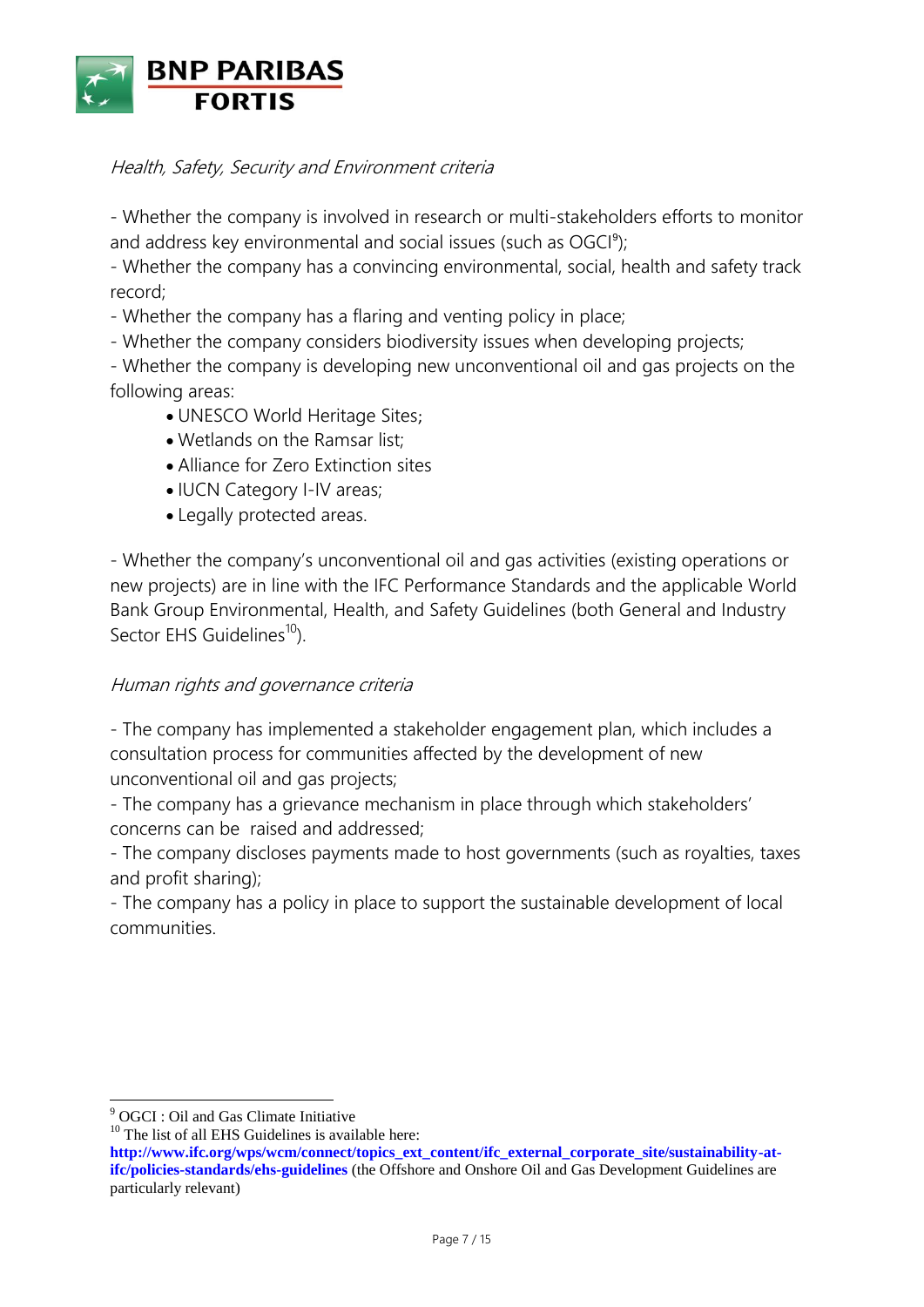

## 4. Good industry practices

BNP Paribas encourages companies involved in unconventional oil and gas to move towards good industry practices regarding environmental, social and governance issues, notably by joining or officially supporting recognized initiatives such as those detailed below.

- Initiatives and standards set out to support and enact a set of core values in various areas (e.g. human rights, labour conditions, environmental performance, combat against corruption), either general or specific to the oil and gas sector, such as:

- The UN Global Compact;
- The UN Guiding Principles on Business and Human Rights;
- The OECD Guidelines for Multinational Enterprises;
- IFC's Performance Standards.

- Initiatives set out to improve transparency, accountability, and reporting, in general and in the oil and gas sector in particular, such as:

- The Global Reporting Initiative (GRI);
- The Carbon and Water Disclosure Projects;
- The Extractive Industries Transparency Initiative (EITI);
- IPIECA's Oil and Gas Industry Guidance on Voluntary Sustainability Reporting;
- The Sustainability Accounting Standards Board (SASB).

- Initiatives set out to ensure the respect of human rights and fundamental freedoms in the context of companies' safety and security operations, such as:

The Voluntary Principles on Safety and Human Rights.

- Sector initiatives that aim at improving standards of operations in oil and gas activities that cover specific activities within the oil and gas sector, such as:

The World Bank Group Environmental, Health and Safety (EHS) Guidelines for Onshore Oil and Gas Development;

• The Oil and Gas Climate Initiative (OGCI);

 $\overline{\phantom{a}}$ 

- The IOGP list of "ISO Standards for use in the oil & gas industry"  $\overline{1}$
- International institutions' recommendations on unconventional oil and gas activities:
	- OGP-IPIECA Good practice guidelines for shale oil and gas<sup>12</sup>;

<sup>&</sup>lt;sup>11</sup> <http://www.iogp.org/wp-content/uploads/2016/12/Standards-Issued-2017.pdf>

<sup>&</sup>lt;sup>12</sup> [http://www.ipieca.org/news/new-ogp-ipieca-good-practice-guidelines-for-the-development-of-shale-oil](http://www.ipieca.org/news/new-ogp-ipieca-good-practice-guidelines-for-the-development-of-shale-oil-and-gas/)[and-gas/](http://www.ipieca.org/news/new-ogp-ipieca-good-practice-guidelines-for-the-development-of-shale-oil-and-gas/)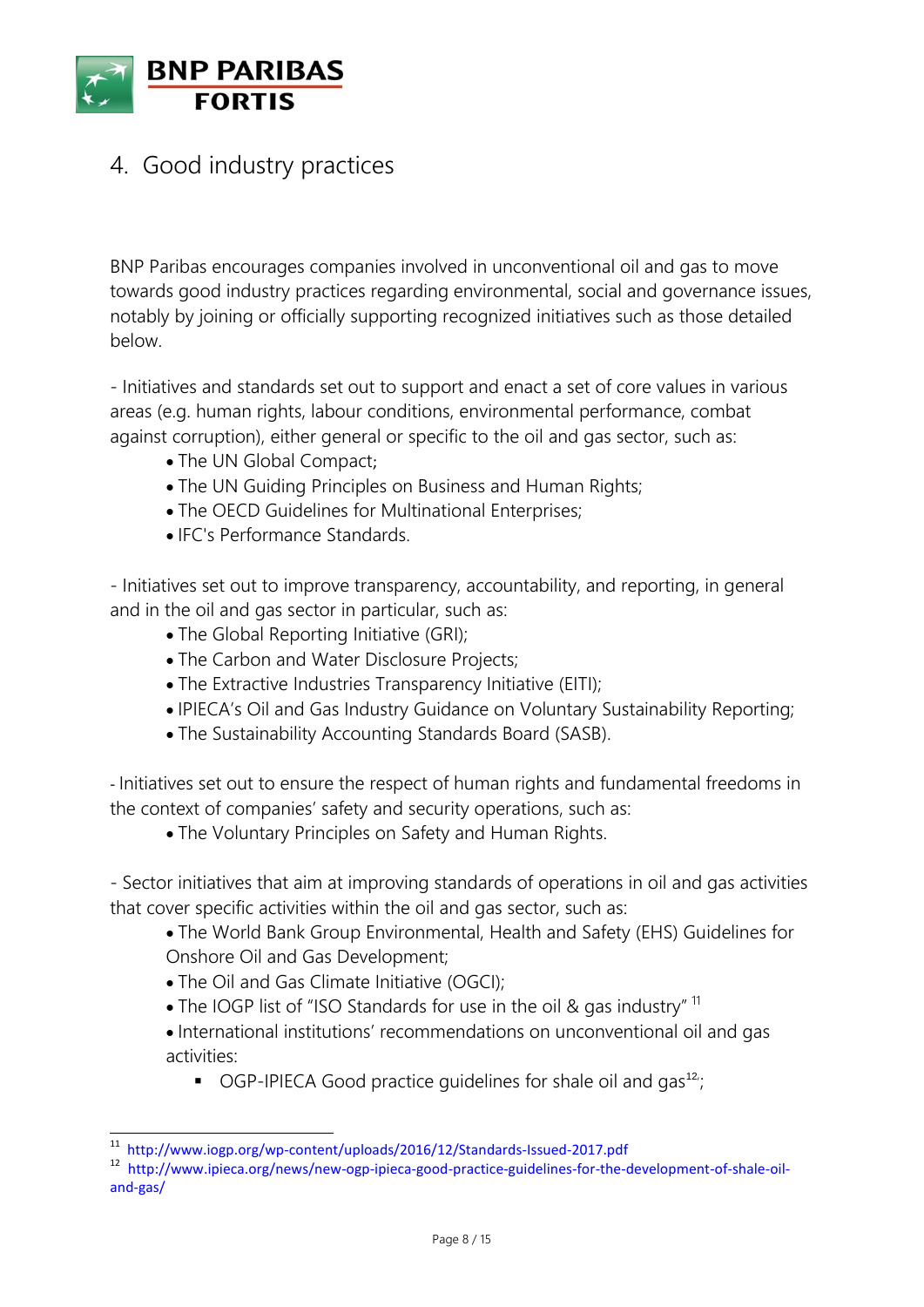

 The International Energy Agency Golden Rules on unconventional gas activities<sup>13</sup>;

- National or regional institutions' recommendations on unconventional oil and gas activities:

- In the United States:
	- The standards promoted by the environmental protection agencies (Coast Guard, EPA, FTC) that refer to unconventional oil and gas activities;
	- The API (American Petroleum Institute) Petroleum Industry Practices:
		- o The Safety Data Sheet;
		- o The API RP-100 standard specific to unconventional oil and gas activities;
	- The General Duty Clause of the Occupational, Safety and Health Act.

• In Canada, the Guiding Principles and Operating practices published by the Canadian Association of Petroleum Producers (CAPP);

• In Europe, the Minimal Principles published by the European Commission in the 2014/70/EU recommendation;

The development of best practices and standards in other regions of the world is not as advanced as in Europe and North America. However, certain countries have initiated an evaluation process such as China under the "US-China Strategic and Economic Dialogue" or Algeria through the  $AIG<sup>14</sup>$ .

- The IOGP, Cefic<sup>15</sup> and IOSCA recommendations on the use of chemicals in oil and gas activities.

- Best practices certifications by third-party organizations specific to unconventional oil and gas sectors:

- DNV GL<sup>16</sup> independent verification system covering shale oil and gas activities<sup>17</sup>;
- The Center for Responsible Shale Development certification on shale gas activities, validated by Clean Air Task Force, the Environmental Defense Fund, and the Pennsylvania Environmental Council.
- 13

.

**[http://www.worldenergyoutlook.org/media/weowebsite/2012/goldenrules/WEO2012\\_GoldenRulesReport.](http://www.worldenergyoutlook.org/media/weowebsite/2012/goldenrules/WEO2012_GoldenRulesReport.pdf) [pdf](http://www.worldenergyoutlook.org/media/weowebsite/2012/goldenrules/WEO2012_GoldenRulesReport.pdf)**

<sup>&</sup>lt;sup>14</sup> Algerian Association of the Gas Industry

<sup>&</sup>lt;sup>15</sup> European Chemical Industry Council

<sup>16</sup> Det Norske Veritas Germanisher Lloyd

<sup>17</sup> **<https://www.dnvgl.com/rules-standards/>**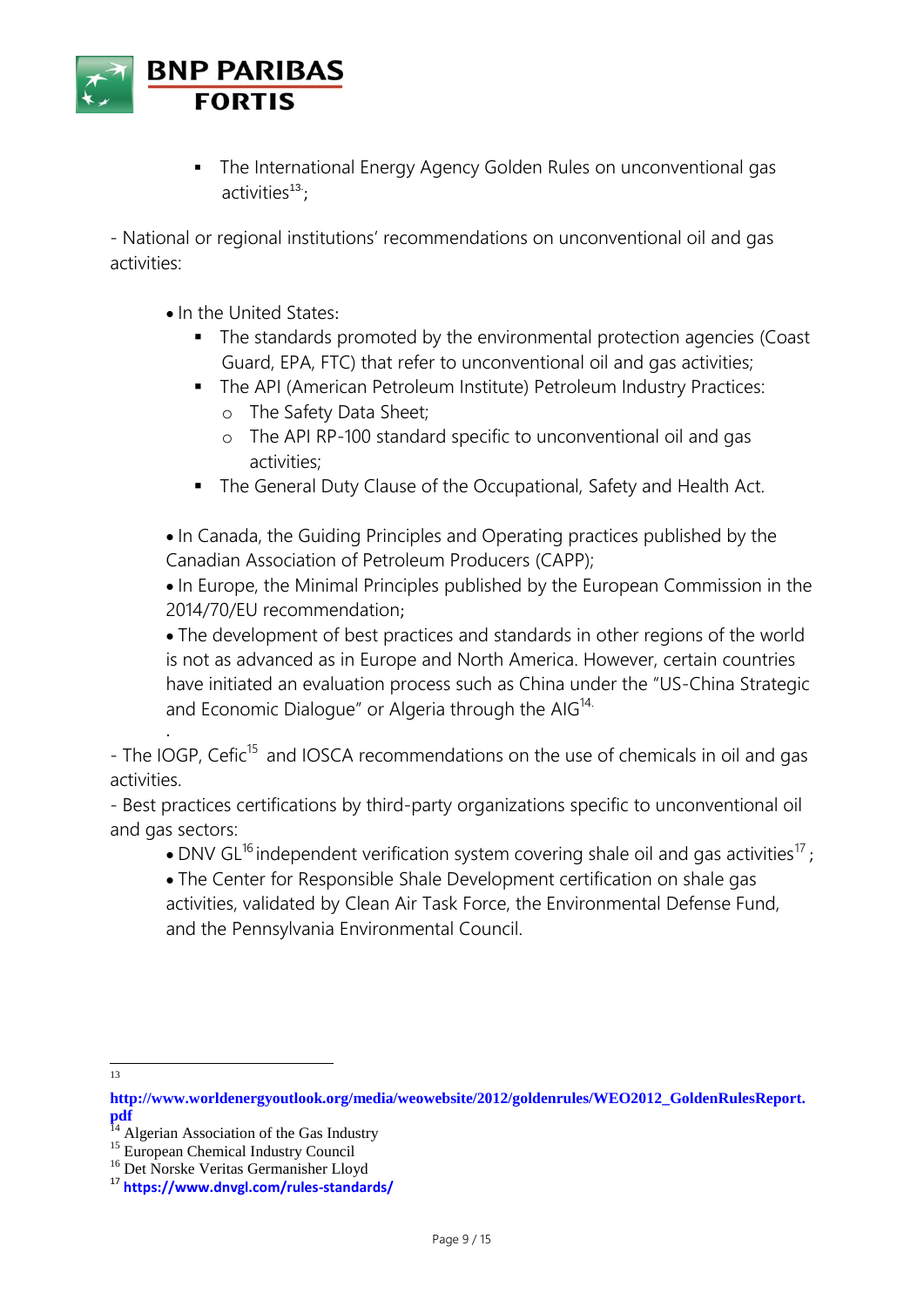

## 5. Group level implementation policy

As necessary, BNP Paribas will engage an external expert to undertake the analysis required by this policy.

Result of the evaluation according to the present policy will provide elements for decision-making by BNP Paribas. As and when necessary, an ad hoc senior management committee shall examine these results. If required, BNP Paribas may request complementary assessment before concluding on the acceptability of a transaction.

Operational tools and awareness trainings are rolled out to ensure that Group's staff is able to implement this CSR sector policy.

### 5.1 Financial products or services

The information related to the above requirements will be obtained from the oil and gas clients by BNP Paribas' client relationship managers.

BNP Paribas will review regularly the performance of oil and gas companies against this policy. If BNP Paribas becomes aware that a client operates outside the requirements of it, a dialogue will be engaged with the client in order to find an acceptable solution to improve the situation in a timely manner. If this dialogue is unfruitful BNP Paribas may decide not to pursue any new business with such client and may place existing business under review taking into account existing contractual agreements.

#### 5.2 Asset management

BNP Paribas entities managing third-party assets will progressively implement all the relevant requirements of this policy. A transition is indeed necessary due to the fact that existing and potential investors have to be informed of the existence and implications of this policy.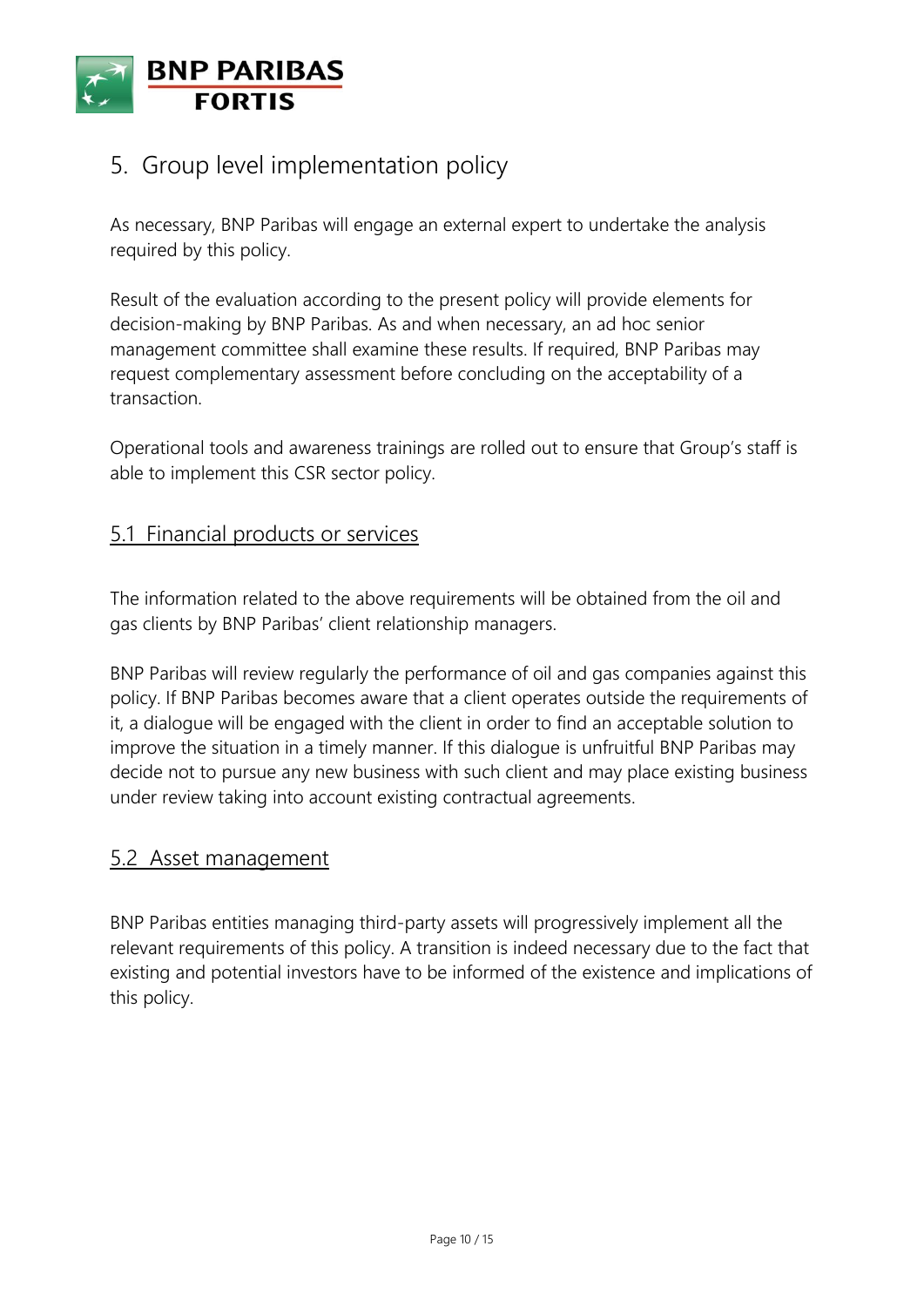

## 6. Disclaimer

In order to comply with regulations and implement the principles defined in its internal procedures and sector policies, BNP Paribas endeavours to source accurate and reliable information, particularly from oil and gas companies, on their sustainability policies and practices. BNP Paribas relies on this information gathered from oil and gas companies and its partners. However, its decision is dependent on the quality, accuracy and up-todatedness of such third-party information.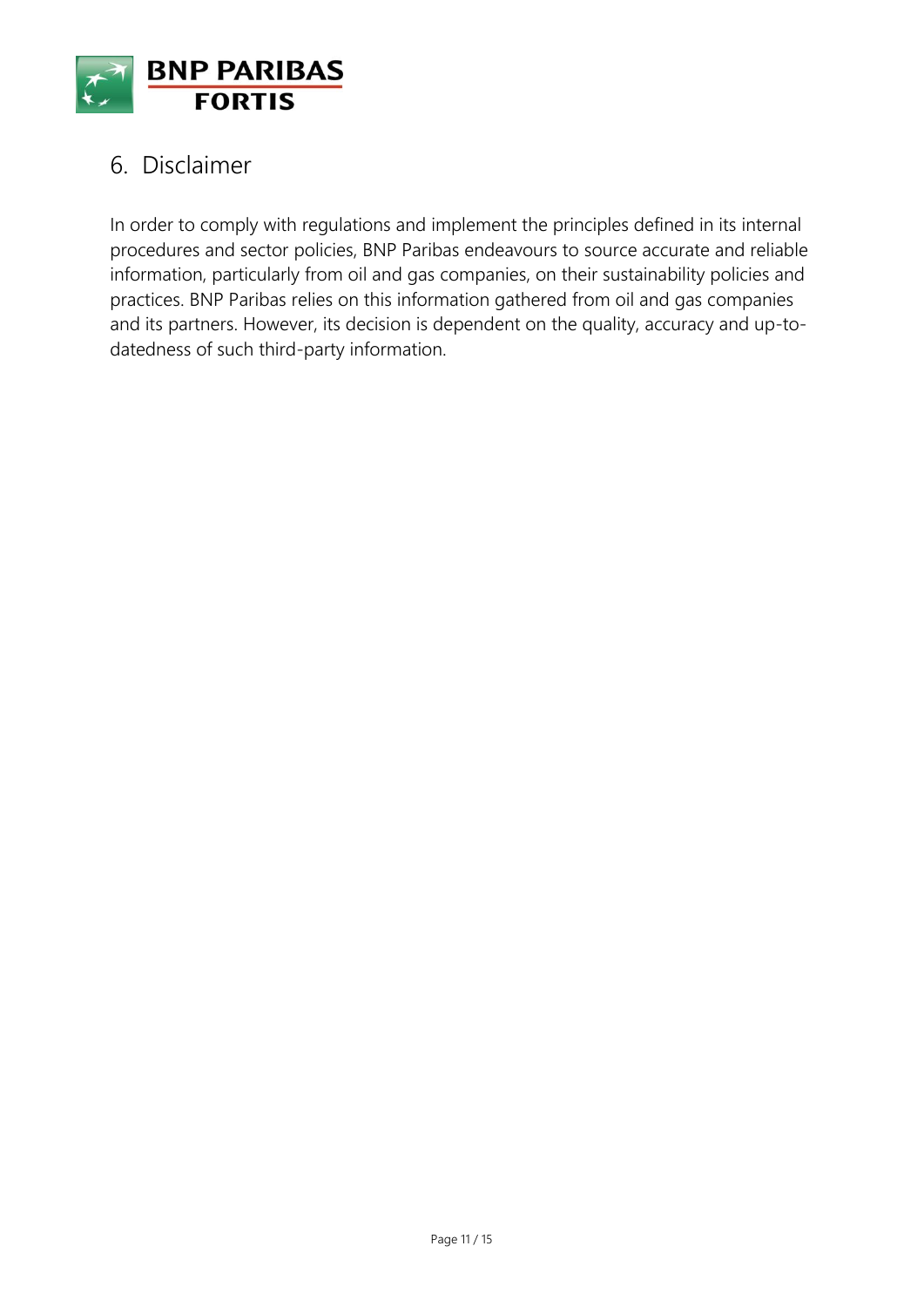

# 7. Glossary

The following definitions apply in this policy:

| Alliance for Zero<br>Extinction (AZE)                             | The AZE is a joint initiative of worldwide biodiversity conservation<br>organizations, which aims to prevent extinctions by identifying<br>and safeguarding key sites, each one of which is the last<br>remaining refuge of one or more Endangered (EN) or<br>Critically Endangered (CR) species. AZE sites contain >95% of the<br>known global population of a given EN or CR species, or >95%<br>of the population for one life history segment (e.g. breeding or<br>wintering) of the EN or CR species. It also has distinctive features<br>and definable boundaries. For the above reasons, the loss of<br>an AZE site would result in the extinction of a species in the wild.<br>http://www.zeroextinction.org/index.html |
|-------------------------------------------------------------------|---------------------------------------------------------------------------------------------------------------------------------------------------------------------------------------------------------------------------------------------------------------------------------------------------------------------------------------------------------------------------------------------------------------------------------------------------------------------------------------------------------------------------------------------------------------------------------------------------------------------------------------------------------------------------------------------------------------------------------|
| Arctic region                                                     | The Arctic region is defined as the offshore area featuring the<br>widest ice coverage over a 12 months period. According to the<br>National Snow and Ice Data Center, the February to March<br>period is the peak period in terms of ice coverage. All the<br>regions covered by ice during this peak period are included in<br>the BNP Paribas's definition of the Arctic region.                                                                                                                                                                                                                                                                                                                                             |
| Carbon and Water<br>Disclosure<br>Projects                        | CDP, formerly the Carbon Disclosure Project, is an independent<br>not-for-profit organization working to drive greenhouse gas<br>emissions reduction and sustainable water use by business and<br>cities. The CDP works with companies to establish<br>methodologies and encourage disclosure and management of<br>climate and water data (e.g. greenhouse gas emissions, water use<br>and pollution), and with investors to assess risks and<br>opportunities related to climate change and water scarcity,<br>flooding, and pollution.<br>https://www.cdproject.net/en-US/Pages/HomePage.aspx<br>https://www.cdproject.net/en-US/Programmes/Pages/cdp-water-<br>disclosure.aspx                                               |
| <b>Extractive Industries</b><br>Transparency Initiative<br>(EITI) | The EITI is a global standard ensuring transparency of payments<br>from natural resources companies. It is a coalition of<br>governments, companies, civil society groups, investors, and<br>international organisations.<br>http://eiti.org/                                                                                                                                                                                                                                                                                                                                                                                                                                                                                   |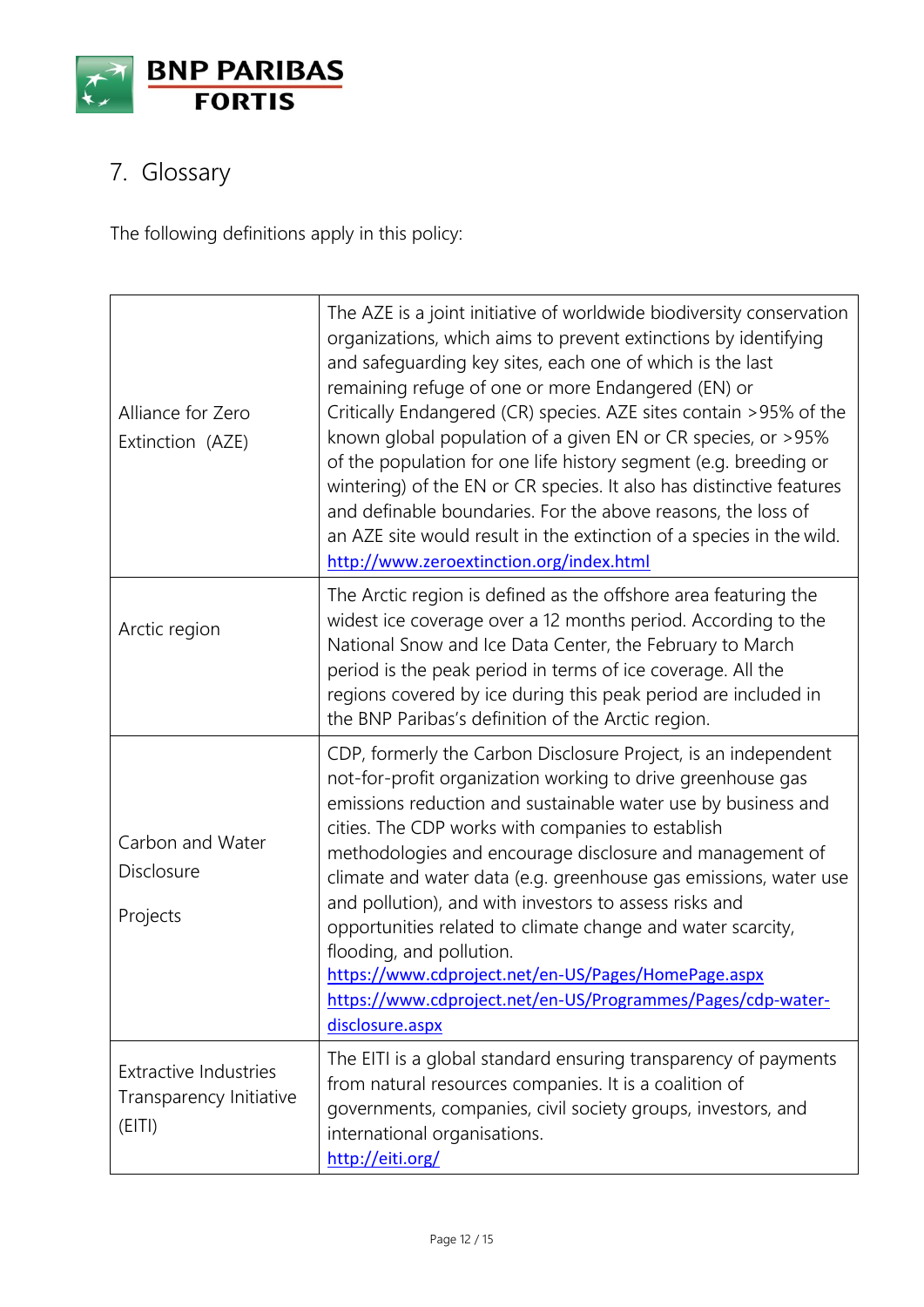

| Forced Labour                                                                                                                       | Forced labour means work or service exacted from a person<br>under threat or penalty, which includes penal sanctions and the<br>loss of rights and privileges, where the person has not offered<br>him/herself voluntarily (Forced Labour Convention n°29, ILO<br>2001a)                                                                                                                                                                     |
|-------------------------------------------------------------------------------------------------------------------------------------|----------------------------------------------------------------------------------------------------------------------------------------------------------------------------------------------------------------------------------------------------------------------------------------------------------------------------------------------------------------------------------------------------------------------------------------------|
| Global Compact                                                                                                                      | The UN Global Compact is a strategic policy initiative for<br>businesses that are committed to aligning their operations and<br>strategies with ten universally accepted principles in the areas of<br>human rights, labour, environment and anticorruption, and is<br>endorsed by chief executives of the member businesses. BNP<br>Paribas has been a signatory of the UN Global Compact since<br>2003.<br>http://www.unglobalcompact.org/ |
| <b>GRI</b>                                                                                                                          | The Global Reporting Initiative (GRI) is a non-profit organization<br>that promotes economic, environmental and social sustainability.<br>GRI provides all companies and organizations with a<br>comprehensive sustainability reporting framework that is widely<br>used around the world.<br>https://www.globalreporting.org/                                                                                                               |
| International Finance<br>Corporation (IFC)<br>Environmental, Health,<br>and<br>Safety (EHS) General<br>Guidelines                   | Designed jointly by the IFC and the World Bank Group, the EHS<br>Guidelines are technical reference documents with general and<br>industry-specific examples of Good International Industry<br>Practice. They contain the EHS performance levels and measures<br>that are generally considered to be achievable in new facilities by<br>existing technology at reasonable costs.<br>www.ifc.org/ehsguidelines                                |
| International Finance<br>Corporation (IFC)<br>Performance Standards<br>in<br>terms of Environmental<br>and<br>Social sustainability | The IFC requires its clients (in case of direct investment) complies<br>with the 8 IFC standards that help avoid, mitigate, and manage<br>environmental and social risks and impacts.<br>http://www.ifc.org/wps/wcm/connect/Topics Ext Content/IFC Ext<br>ernal Corporate Site/Sustainability-At-IFC/Policies-<br>Standards/Performance-Standards                                                                                            |
| International Labour<br>Organization (ILO)                                                                                          | The International Labour Organization (ILO) is a UN specialized<br>agency which seeks the promotion of social justice and<br>internationally-recognized human and labour rights.<br>http://www.ilo.org/global/lang--en/index.htm                                                                                                                                                                                                             |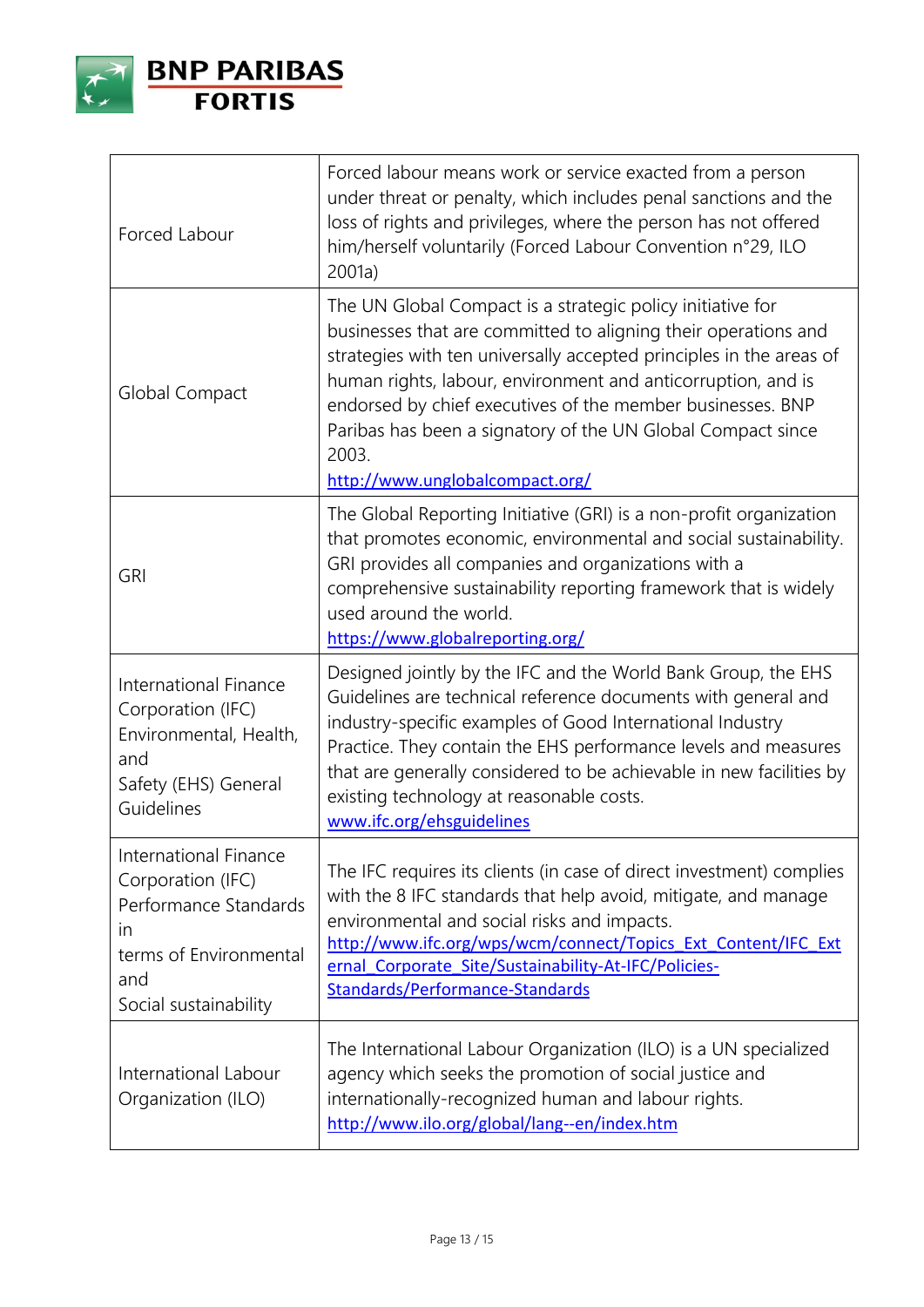

| <b>ISO Standards</b>                                                                                                     | The International Organization for Standardization develops and<br>publishes standards internationally recognized that are followed<br>by all sectors of activities.<br>https://www.iso.org/home.html                                                                                                                                                                                                                                                                                                                                                                                                                                                                     |
|--------------------------------------------------------------------------------------------------------------------------|---------------------------------------------------------------------------------------------------------------------------------------------------------------------------------------------------------------------------------------------------------------------------------------------------------------------------------------------------------------------------------------------------------------------------------------------------------------------------------------------------------------------------------------------------------------------------------------------------------------------------------------------------------------------------|
| International Union for<br><b>Conservation of Nature</b><br>(IUCN)                                                       | The IUCN is a global conservation network gathering<br>governments as well as nongovernmental organizations. One of<br>the missions of the IUCN is to help countries and communities<br>designate and manage protected areas on land and in the<br>oceans.<br>Protected areas are divided into six categories:<br>I – Strict Nature Reserve (la) / Wilderness Area (lb);<br>II - National Park;<br>III - Natural Monument or Feature;<br>IV - Habitat / Species Management area;<br>V - Protected Landscape / Seascape;<br>VI - Protected area with sustainable use of natural resources;<br>http://www.iucn.org/about/work/programmes/pa/pa_products/wc<br>pa categories |
| <b>IPIECA's Oil and Gas</b><br>Industry<br>Guidance on voluntary<br>sustainability reporting                             | The "Oil and Gas Industry Guidance on voluntary sustainability<br>reporting" was published in 2015 by IPIECA, the global oil and<br>gas industry association for environmental and social issues, the<br>American Petroleum Institute (API), and the International<br>Association of Oil & Gas producers (IOGP) in 2015. This Guidance<br>represents industry consensus on the most prevalent<br>sustainability issues and indicators, and aims at sharing good<br>practice across the industry.<br>http://www.ipieca.org/media/2849/og industry guidance on volu<br>ntary sustainability reporting 3rd ed 2016.pdf                                                       |
| Oil sands                                                                                                                | Oil sands are characterized by their medium to high viscosity.<br>They are recovered through soil mining at shallow depth, or<br>through steam-assisted gravity drainage at higher depth.                                                                                                                                                                                                                                                                                                                                                                                                                                                                                 |
| Organisation for<br>Economic<br>Co-operation and<br>Development (OECD)<br>Guidelines for<br>Multinational<br>Enterprises | These recommendations are an annex to the OECD Declaration<br>on International Investment and Multinational Enterprises. They<br>provide voluntary principles and standards for responsible<br>business conduct for multinational corporations operating in or<br>from adhering countries (the OECD members, Argentina, Brazil<br>and Chile).<br>http://www.oecd.org/corporate/mne/                                                                                                                                                                                                                                                                                       |